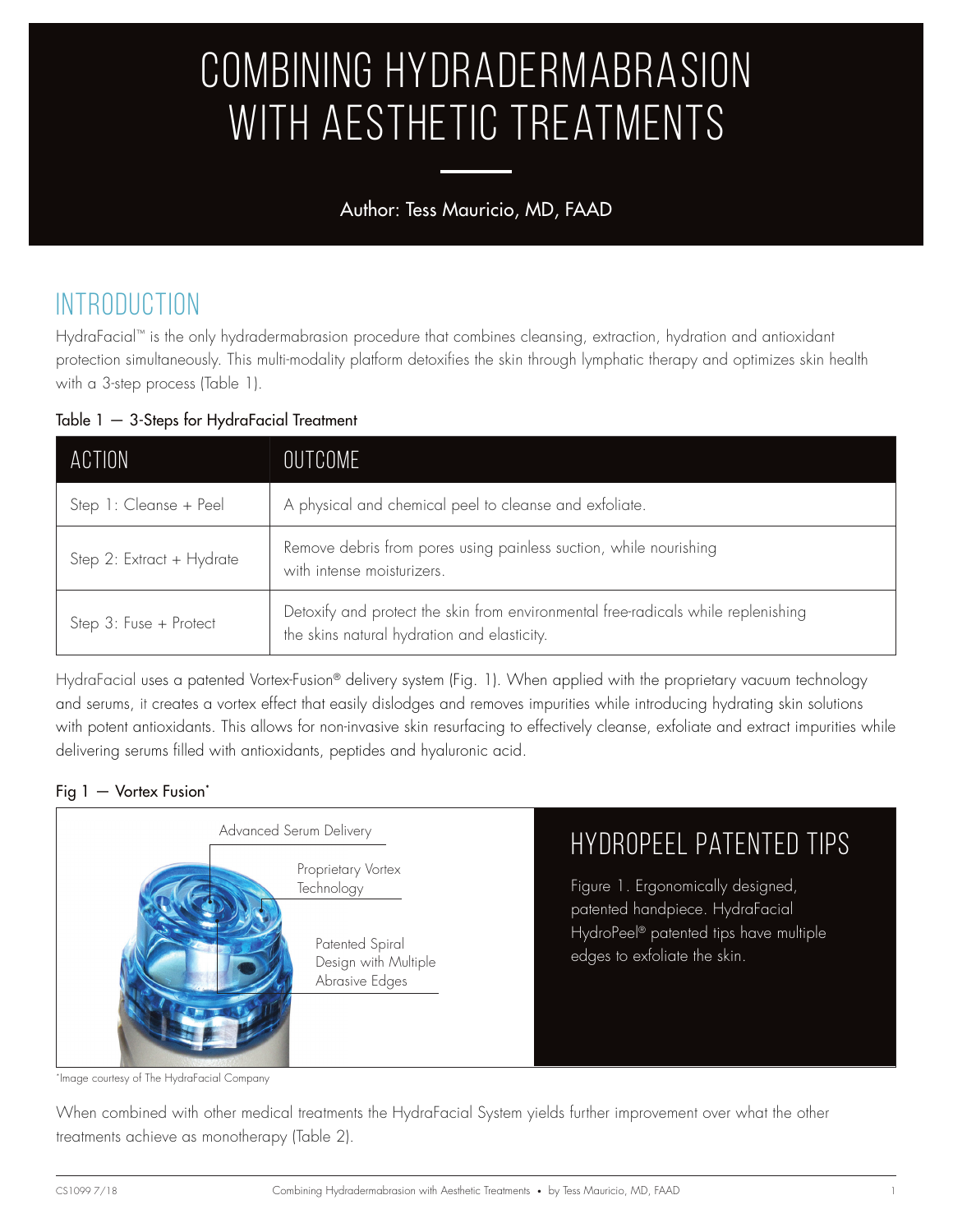### Clinical experience using the HydraFacial System combined with other facial aesthetic treatments

- Fractional ablative lasers (CO2, erbium, other)
- Energy-based devices (radio frequency, ultrasound, IPL, Ultherapy®)
- Micro-needling
- **Surgery**
- Injectables
- Chemical Peels
- Dermaplaning
- Non-invasive fat removal

## COMPLEMENTARY TREATMENT PROTOCOLS\*

Recommendations for combining the HydraFacial System with fractional ablative lasers, energy based devices, micro-needling, surgery, cosmetic injections (e.g., botulinum toxin, fillers), chemical peels, dermaplaning, and non-invasive fat removal treatments are presented here.

#### Fractional Ablative Lasers (CO2, Erbium, Other)

Fractional ablative lasers remove thin layers of skin tissue to aid in new skin tissue repair — a process that can be dehydrating. Accordingly, hydrating the skin using the HydraFacial System increases treatment efficacy.

Pre-Treatment Protocol: Use the HydraFacial System as often as once weekly for 3 weeks. Do not perform closer than 1 week prior to laser treatment(s) to ensure that the skin is not over exfoliated. This can include mechanical lymphatic therapy, CTGF™, Dermabuilder™ (peptide complex serum) to help smooth the appearance of fine lines and wrinkles and enhance skin elasticity, and red LED lights.

Post-Treatment Protocol: Perform HydraFacial treatment at least 14 days after laser treatment to support healing. Follow this with HydraFacial treatment as often as once weekly for 3 weeks and include red LED therapy. Do not treat on or over scabs or if patient is still experiencing significant swelling or redness.

#### Energy Based Devices (Radio Frequency, Ultrasound, IPL, Ultherapy)

Energy based devices stimulate collagen production to improve skin tone and texture. It is important to keep skin hydrated prior to, and after these treatments using the HydraFacial System.

Pre-Treatment Protocol: Use the HydraFacial System as often as once weekly for 3 weeks. This can include lymphatic and red LED light therapy. On week 3, perform the energy treatment immediately after HydraFacial treatment using red LED lights only.

Post-Treatment Protocol: Perform HydraFacial treatment as often as once a week for 3 weeks after an energy based treatment. Treatment may include CTGF and red LED lights.

#### Micro-Needling

Micro-needling (collagen induction therapy) stimulates skin to promote collagen growth and allows deeper penetration of subsequent treatments and products. HydraFacial treatment prior to and after micro-needling helps maintain skin hydration.

Immediately after micro-needling, Dermabuilder or CTGF helps further reduce the appearance of fine lines, even skin tone and improve the overall skin health.

Pre-Treatment Protocol: Perform HydraFacial treatments as often as once a week for 3 weeks. This can include mechanical lymphatic therapy, Dermabuilder and red LED lights.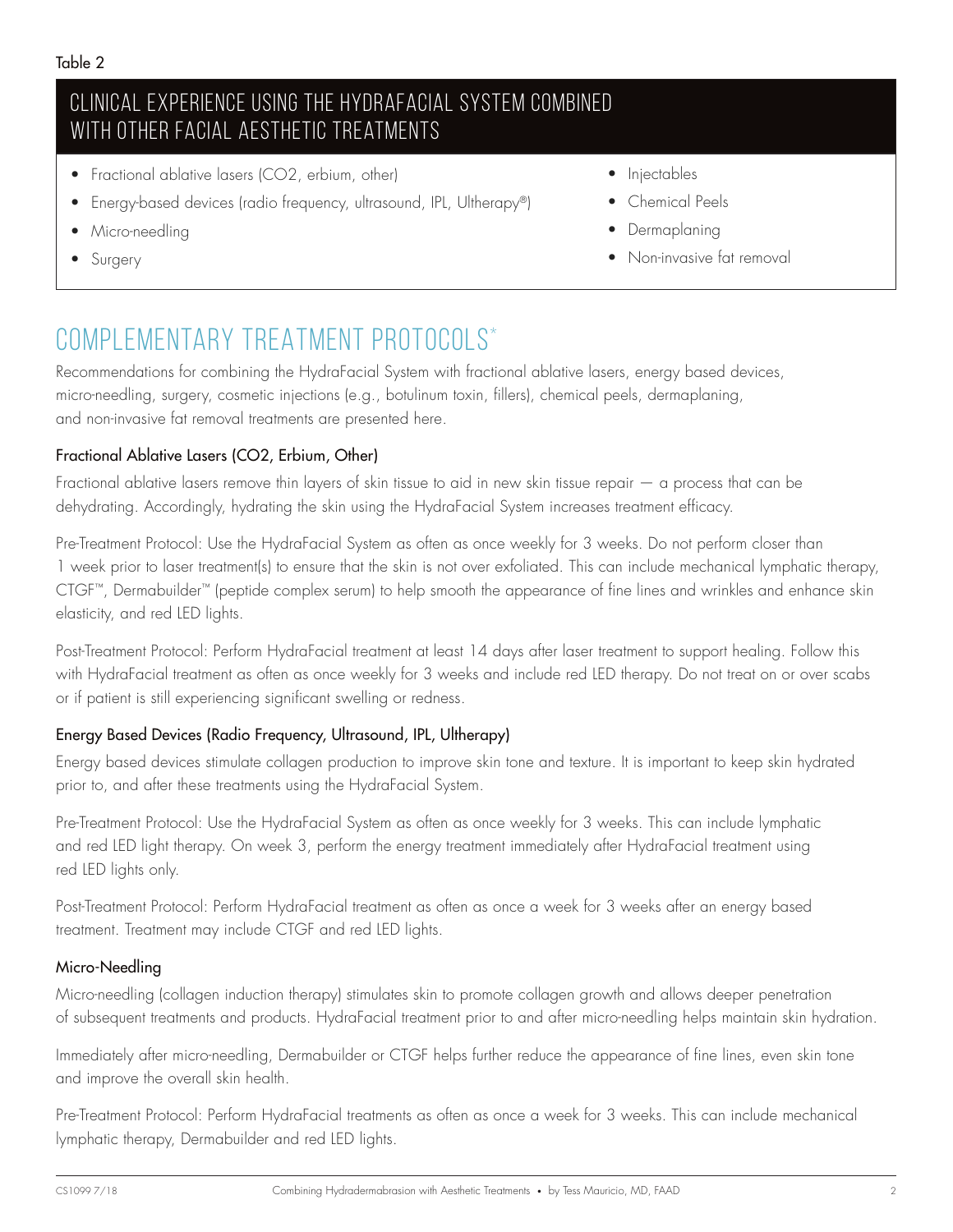Post-Treatment Protocol: After the last micro-needling, apply HydraFacial treatments as often as once a week for 3 weeks, which can include lymphatic therapy, Dermabuilder, and red LED lights, alone or combined.

#### Surgery

A series of treatments with the HydraFacial System prior to surgeries like a facelift improves hydration, skin tone and texture.

Pre-Surgical Protocol: Perform HydraFacial treatments as often as once a week for 3 weeks but not closer than 1 week prior to surgery to remove toxins, increase hydration and improve healing time. This may include mechanical lymphatic therapy, CTGF, and red LED lights.

Post-Surgical Protocol: Wait at least 2 weeks before performing HydraFacial treatments to allow the skin to heal, or after the approval of a medical professional. Continuing weekly treatments as needed depending on patient healing and practitioner discretion.

#### Cosmetic Injections (Botox, Fillers)

Cosmetic injections smooth and diminish the appearance of fine lines and wrinkles. The HydraFacial System used prior to and after cosmetic treatments increase skin hydration and improves the overall appearance.

Pre-Cosmetic Injections Protocol: Administer HydraFacial treatments as often as once weekly for 3 weeks prior to treatment with botulinum toxin or dermal fillers. Treatment can include lymphatic therapy, CTGF or Dermabuilder, and red LED lights, alone or combined. They can be performed immediately before the injections.

Post-Cosmetic Injections Protocol: Wait 5 to 7 days after botulinum toxin injections, and 7 to 10 days after dermal filler. Then, perform HydraFacial treatments as often as once weekly for 3 weeks. Treatment may include CTGF, Dermabuilder, and red LED lights, alone or combined depending on patients needs.

#### Dermaplaning

Dermaplaning is a skin care treatment that removes dead skin cells and vellus hair. Adding HydraFacial to the treatment protocol helps to promote soft, smooth and glowing skin.

Pre-Dermaplaning protocol: Perform a HydraFacial treatment immediately after Dermaplaning.

Post-Dermaplaning protocol: The patient should continue their monthly HydraFacial treatment protocol to continue to detoxify their skin and maintain skin health.

#### Non-Invasive Fat Removal

Non-invasive fat removal allows your body to slowly and naturally remove dead and damaged fat cells from the body. Incorporating lymphatic therapy to before and after the treatment helps the body quickly and efficiently remove dead cells and detoxify the skin. It also helps to reduce recovery time and swelling.

Pre-Non-Invasive Fat Removal Protocol: Perform lymphatic therapy in the treatment area immediately prior to performing treatment.

Post-Non-Invasive Fat Removal Protocol: Wait 1-2 weeks after treatment to perform lymphatic therapy or until the treatment area is no longer sensitive.

#### **Conclusions**

Ultraviolet radiation and environmental exposure results in photoaging. This results in a loss of collagen, decreased dermal thickness and a compromised epidermal barrier. As we have become more aware of these factors, there is growing interest to reverse these changes and recapture healthier, more youthful skin.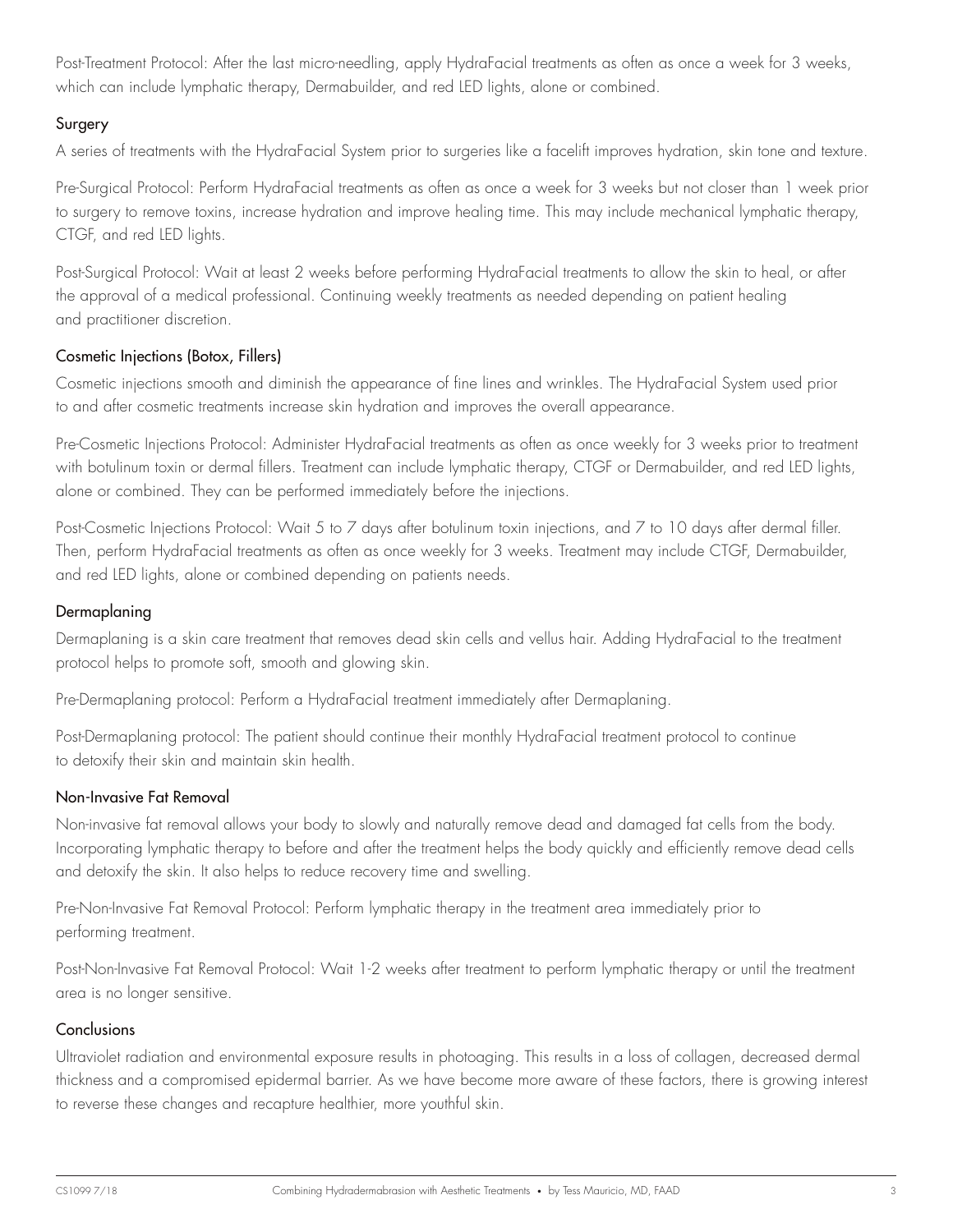Hydradermabrasion, using the HydraFacial System for non-invasive skin rejuvenation, safely and effectively, in a comfortable treatment, improves skin quality, with immediate improvement that patients recognize.

Equally important, the HydraFacial System enhances the response to other treatments, including fractional ablative lasers (CO2, erbium, other), energy based devices (radio frequency, ultrasound, IPL, Ultherapy), micro-needling, toxins, fillers and even surgical facelift. Study shows that the HydraFacial System further increases antioxidant levels and results in positive histological and physiological changes compared to what can be expected from these other treatments alone.

The contributions of the HydraFacial System to aesthetic rejuvenation include improved healing through detoxification, increased hydration to improve the penetration of treatments and products, with enhanced treatment outcomes and promotion of skin health. HydraFacial helps experienced clinicians customize aesthetic treatment protocols to the needs of their patients.

### Summary: Combining Hydradermabrasion with Aesthetic Treatments

| <b>PROCEDURE</b>               | TREATMENT                                                                                                                                                         | POST-TREATMENT                                                                                                   |
|--------------------------------|-------------------------------------------------------------------------------------------------------------------------------------------------------------------|------------------------------------------------------------------------------------------------------------------|
| Fractional<br>Ablative Lasers  | HydraFacial Treatments as often as once<br>a week for 3 weeks<br>Possible add-ons:<br>• CTGF or Dermabuilder<br>• LED Lights                                      | Wait at least 14 days before performing<br>a HydraFacial Treatment<br>NOTE: Do not pick or remove scabs          |
| <b>Energy Based</b><br>Devices | HydraFacial Treatments as often as once<br>a week for 3 weeks<br>Possible add-ons:<br>Lymphatic Therapy<br>$\bullet$<br>LED Lights<br>$\bullet$                   | Perform a HydraFacial treatment as often<br>as once a week for 3 weeks after an energy<br>based device treatment |
| Micro-needling                 | HydraFacial Treatments as often as once<br>a week for 3 weeks<br>Possible add-ons:<br>$\bullet$ CTGF<br>Lymphatic Therapy<br>$\bullet$<br>LED Lights<br>$\bullet$ | Perform a HydraFacial treatment as often as<br>once a week for 3 weeks after micro-needling                      |
| Surgical Facelift              | HydraFacial Treatments as often as once<br>a week for 3 weeks<br>Possible add-ons:<br>$\bullet$ CTGF<br>Lymphatic Therapy<br>$\bullet$<br>LED Lights<br>$\bullet$ | Wait at least 14 or more days for skin to heal                                                                   |
| Cosmetic Injections            | HydraFacial Treatments as often as once<br>a week for 3 weeks<br>Possible add-ons:<br>$\bullet$ CTGF<br>Lymphatic Therapy<br>LED Lights                           | • Wait 5-7 days after Botox injections<br>• Wait 7-10 days after filler injections                               |